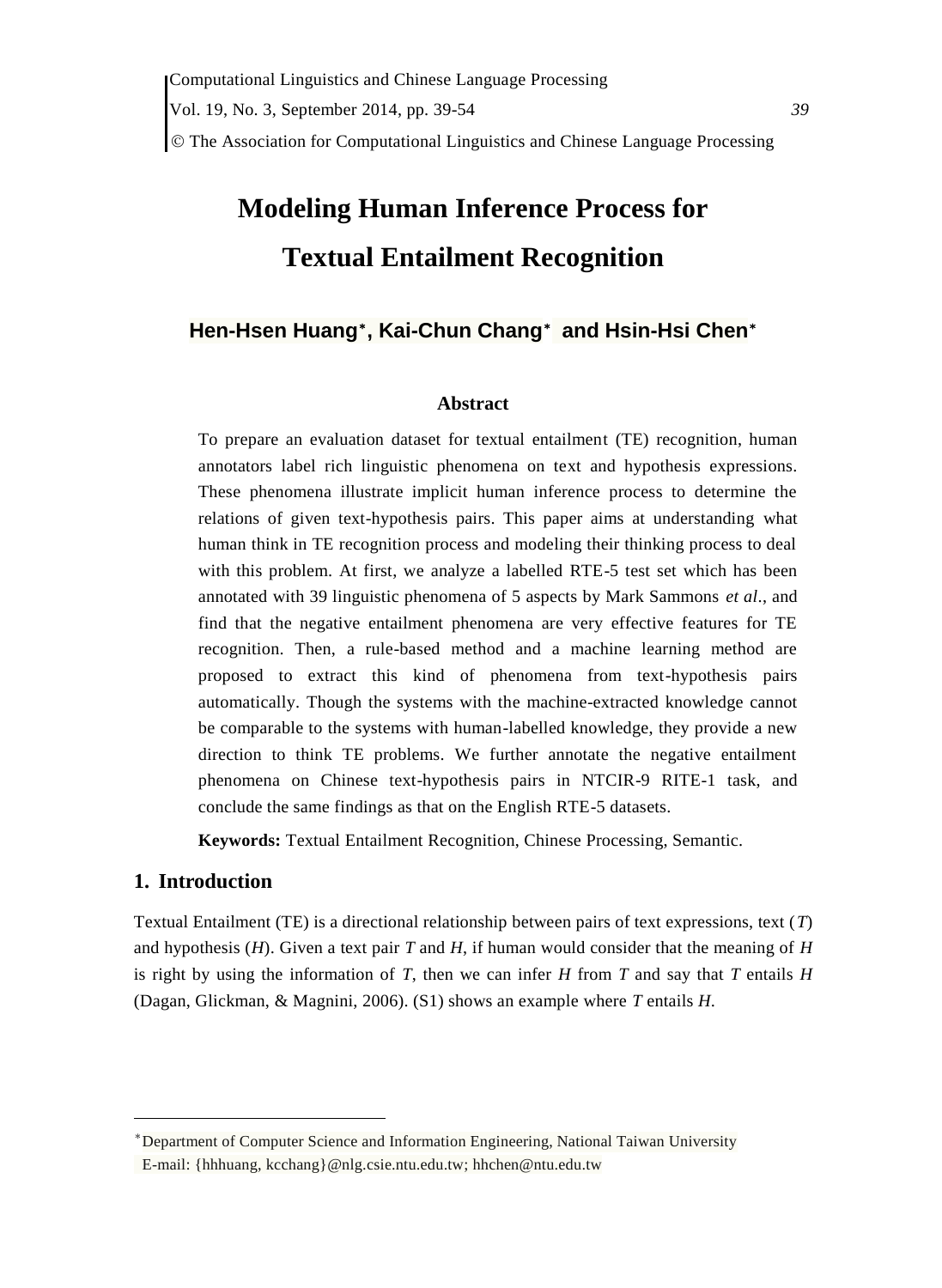(S1) **T**: Norway"s most famous painting, "The Scream" by Edvard Munch, was recovered Saturday, almost three months after it was stolen from an Oslo museum. **H**: Edvard Munch painted 'The Scream'.

Because such an inference is important in many applications (Androutsopoulos & Malakasiotis, 2010), the researches on textual entailment have attracted much attention in recent years. Recognizing Textual Entailment (RTE) (Bentivogli *et al*., 2011), a series of evaluations on the developments of English TE recognition technologies, have been held seven times up to 2011. In the meanwhile, TE recognition technologies in other languages are also underway. The 9th NTCIR Workshop Meeting first introduced a TE task in Chinese and in Japanese called Recognizing Inference in Text (RITE-1) into the IR series evaluation (Shima *et al*., 2011).

The overall accuracy is used as the only evaluation metric in most TE recognition tasks (Androutsopoulos & Malakasiotis, 2010). However, it is hard to examine the characteristics of a system when only considering its performance by accuracy. Sammons *et al*., (2010) proposed an evaluation metric to examine the characteristics of a TE recognition system. They annotated text-hypothesis pairs selected from the RTE-5 test set with a series of linguistic phenomena required in the human inference process. When annotators assume that some linguistic phenomena appear in their inference process to determine whether T entails H, they would label the T-H pair with these phenomena. The RTE systems are evaluated by the new indicators, such as how many T-H pairs annotated with a particular phenomenon can be correctly recognized. The indicators can tell developers which systems are better to deal with T-H pairs with the appearance of which phenomenon. On the other hand, that would give developers a direction to enhance RTE systems.

For example, (S2) is an instance that matches the linguistic phenomena Exclusive Relation, and this phenomenon suggests *T* does not entail *H*. More than one argument of *H*, i.e., Venus Williams, Marion Bartoli, 2007, and Wimbledon Championships, appear in *T*, but the relation defeated in *H* contracts the relation triumphed in *T*.

(S2) **T**: Venus Williams triumphed over Marion Bartoli of France 6-4, 6-1 yesterday to win the Women's Singles event at the 2007 Wimbledon Championships. For the first time, an American and Frenchwoman were matched up to compete for the British women's singles title. A Wimbledon champion in 2000, 2001 and 2005, Williams was not the favorite to win the title again this year. Currently ranked 23rd in the world, she entered the tournament in the shadow of her sister, Serena Williams.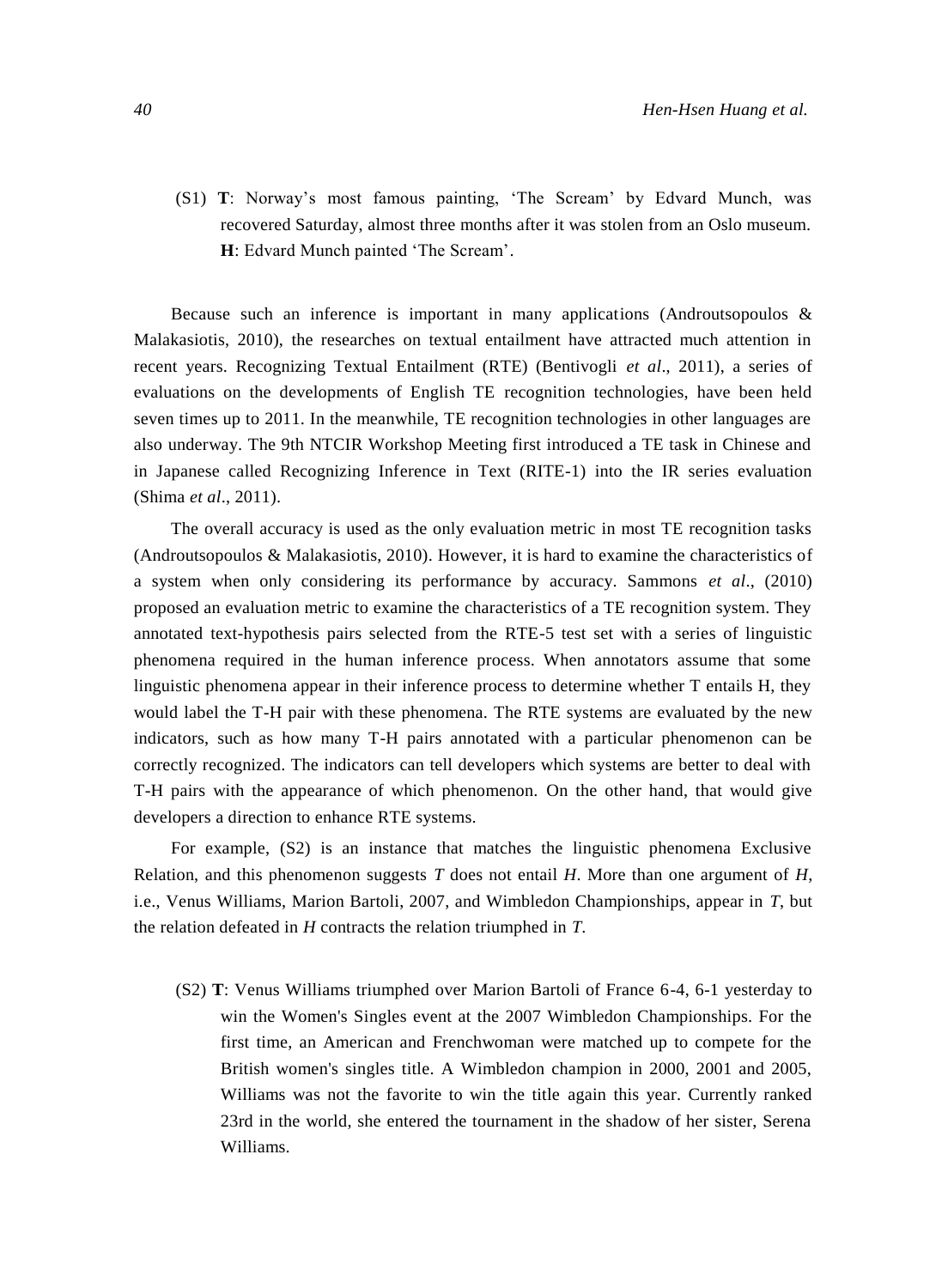**H**: Venus Williams was defeated by Marion Bartoli at the 2007 Wimbledon Championships.

Such linguistic phenomena are thought as crucial in the human inference process by annotators. In the RITE-2 in the 10th NTCIR Workshop Meeting, some linguistic phenomena for TE in Japanese are reported in the unit task subtask (Watanabe *et al.*, 2013). In a similar manner, types of some linguistic phenomena in Chinese are consulted in the RITE-VAL task in the 11th NTCIR Workshop Meeting<sup>1</sup>. In this paper, we use this valuable resource from a different aspect. Instead of using the labelled linguistic phenomena in the evaluation of TE recognition, we aim at knowing the ultimate performance of TE recognition systems which embody human knowledge in the inference process. The experiments show five negative entailment phenomena may be strong features for TE recognition, and this finding confirms the previous study of Vanderwende *et al* (2006). Moreover, we propose a method to acquire the linguistic phenomena automatically and use them in TE recognition. Our method is evaluated on both the English RTE-5 dataset and the Chinese NTCIR-9 RITE-1 dataset. Experimental results show that our method achieves decent performances near the average performances of RTE-5 and NTCIR-9 RITE-1. Compared to the other methods incorporating a lot of features, only a tiny number of binary features are required by our methods.

This paper is organized as follows. In Section 2 we introduce the linguistic phenomena used by annotators in the inference process, do a series of analyses on the human annotated dataset released by Mark Sammons et al., and point out five significant negative entailment phenomena. Section 3 specifies the five negative entailment phenomena in detail, proposes a rule-based method and a machine learning method to extract them from T-H pairs automatically, and discuss their effects on TE recognition. In Section 4, we extend the methodology to the BC (binary class subtask) dataset distributed by NTCIR-9 RITE-1 task (Shima *et al*., 2011), annotate the dataset similar to the schema of Sammons *et al*. (2010), discuss if the negative entailment phenomena also appear in Chinese T-H pairs, and show their effects on TE in Chinese. Section 5 concludes the remarks.

### **2. Analyses of Human Inference Process in Textual Entailment**

We regard the human annotated phenomena as features in recognizing the binary entailment relation between the given T-H pairs, i.e., ENTAILMENT and NO ENTAILMENT. Total 210 T-H pairs were chosen from the RTE-5 test set by Sammons *et al*. (2010), and total 39 linguistic phenomena divided into the following 5 aspects as follows, including knowledge domains, hypothesis structures, inference phenomena, negative entailment phenomena, and

 $\overline{a}$ 

<sup>&</sup>lt;sup>1</sup> https://sites.google.com/site/ntcir11riteval/home-ct/task-guideline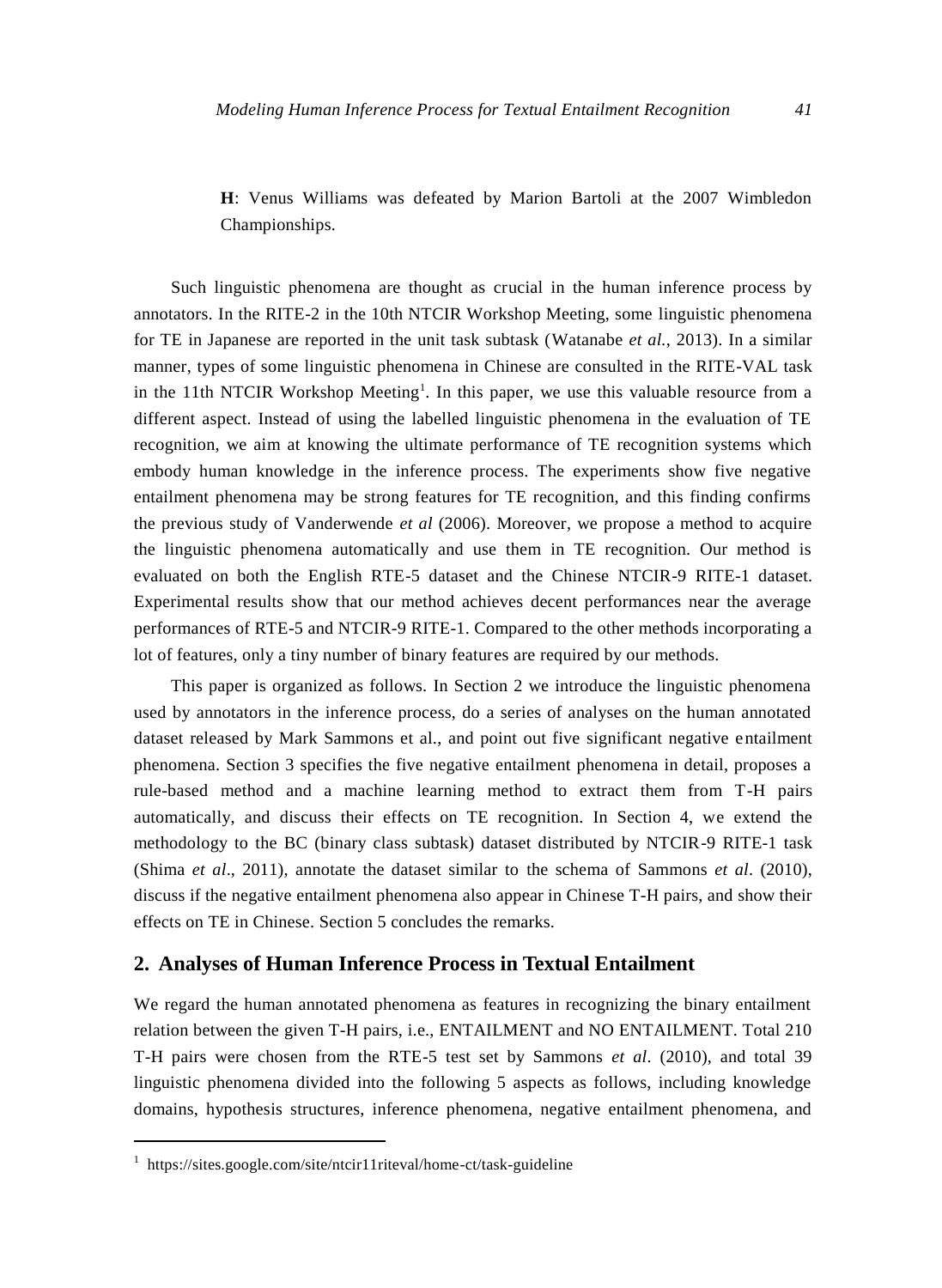knowledge resources, are annotated on the selected dataset. Table 1 summarizes the phenomena in the five aspects.

- (a) **Knowledge Domains (Hypothesis Types)**: Each phenomenon in this aspect denotes whether the information in H belongs to the corresponding knowledge domain.
- (b) **Hypothesis Structures**: Each phenomenon in this aspect denotes whether the H contains elements of the corresponding type.
- (c) **Inference Phenomena**: Each phenomenon in this aspect indicates the corresponding linguistic phenomenon which is used to infer H from T.
- (d) **Negative Entailment Phenomena**: Each phenomenon in this aspect is a pattern which may appear in negative entailment instances.
- (e) **Knowledge Resources**: Each phenomenon in this aspect is a kind of knowledge or common senses which are required in the inference process in textual entailment.

| Aspect                                 | Phenomena Types                                                                                                                                                                                                       |  |  |  |  |  |
|----------------------------------------|-----------------------------------------------------------------------------------------------------------------------------------------------------------------------------------------------------------------------|--|--|--|--|--|
| Knowledge<br><b>Domains</b>            | "be in", "cause", "come from", "create", "die/injure/kill", "group",<br>"kinship", "name", "win/compete", "work"                                                                                                      |  |  |  |  |  |
| <b>Hypothesis</b><br><b>Structures</b> | "has Named Entity", "has Numerical Quantity", "has implicit relation",<br>"has locative argument", "has nominalization relation", "has temporal<br>argument"                                                          |  |  |  |  |  |
| Inference<br>Phenomena                 | "coerced relation", "co-reference", "genitive relation", "implicit"<br>relation", "lexical relation", "nominalization", "passive-active",<br>"wrong-label"                                                            |  |  |  |  |  |
| Negative<br>Entailment<br>Phenomena    | "Named Entity mismatch", "Numeric Quantity mismatch",<br>"disconnected argument", "disconnect relation", "exclusive argument",<br>"exclusive relation", "missing modifier", "missing argument", "missing<br>relation" |  |  |  |  |  |
| Knowledge<br>Resources                 | "event chain", "factoid", "parent-sibling", "simple rewrite rule",<br>"spatial reasoning", "numeric reasoning"                                                                                                        |  |  |  |  |  |

*Table 1. Five aspects of linguistic phenomena relating to textual entailment.*

# **2.1 Five Aspects as Features**

We train SVM classifiers to evaluate the performances of the five aspects of phenomena as features for TE recognition. The implementation LIBSVM with the RBF kernel (Chang & Lin, 2011) is adopted to develop classifiers with the parameters tuned by grid search. The experiments are done with 10-fold cross validation.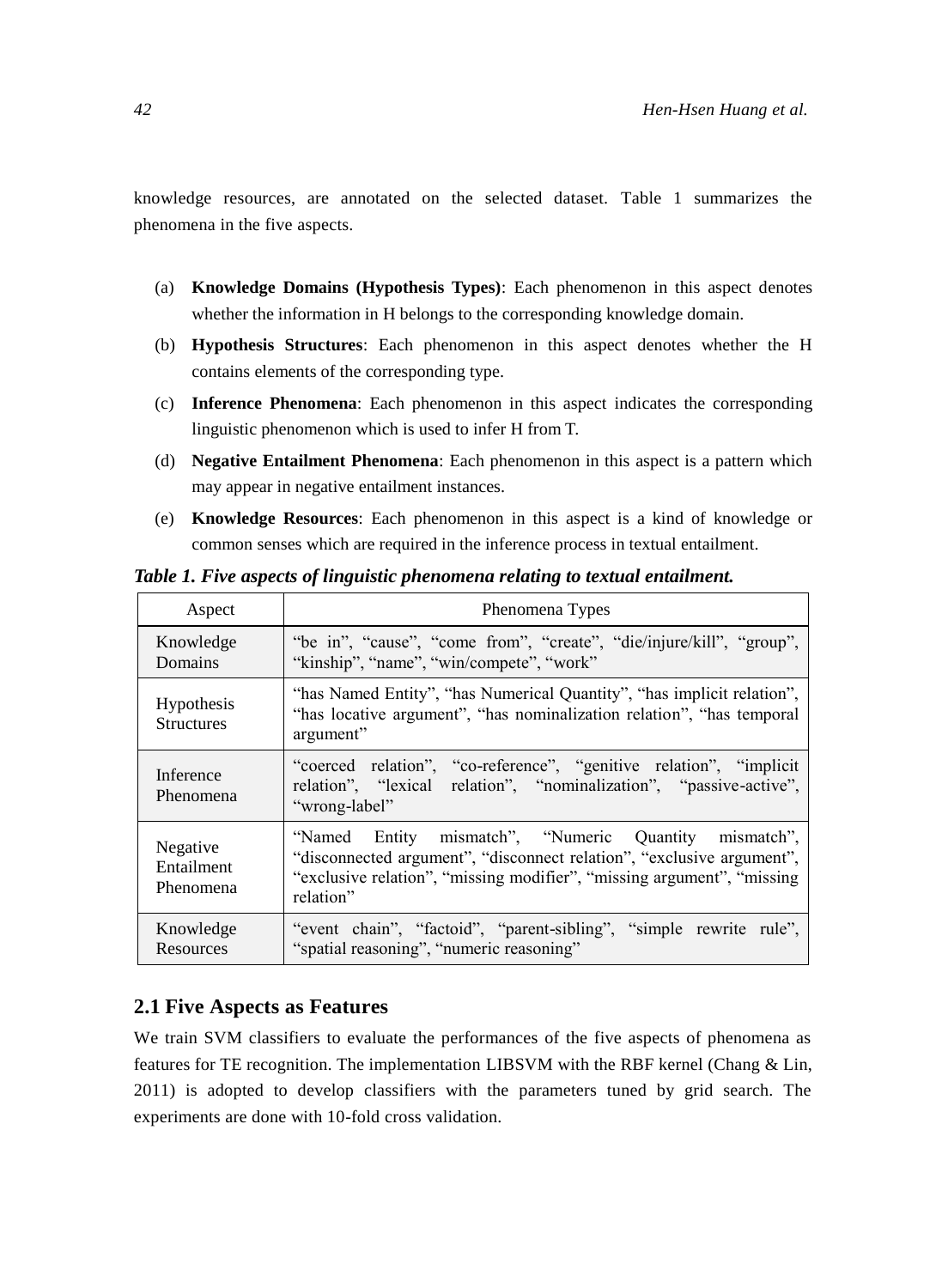For the dataset of Sammons *et al.* (2010), two annotators are involved in labeling the above 39 linguistic phenomena on the T-H pairs. They may agree or disagree in the annotation. In the experiments, we consider the effects of their agreement. Table 2 shows the results. Five aspects are first regarded as individual features, and then merged together. The two schemes, *Annotator* 1 and *Annotator* 2, mean the phenomena labelled by annotator 1 and annotator 2 are used as features, respectively. The scheme "1 *AND* 2", a strict criterion, denotes a phenomenon exists in a T-H pair only if both annotators agree with its appearance. In contrast, the scheme "1 *OR* 2", a looser criterion, denotes a phenomenon exists in a T-H pair if at least one annotator marks its appearance.

We can see that the aspect of *negative entailment phenomena* is the most significant features of the five aspects. With only 9 phenomena in this aspect, the SVM classifier achieves accuracy above 90% no matter which labeling schemes are adopted. Comparatively, the best accuracy in RTE-5 task is 73.5% (Iftene & Moruz, 2009). In negative entailment phenomena aspect, the "1 *OR* 2" scheme achieves the best accuracy whereas the performances of Annotator 1 and "1 OR 2" are the same in the setting with all the five aspects as features. In the following experiments, we adopt this labeling scheme.

*Table 2. The accuracy of recognizing binary TE relation with the five aspects as features.*

| Aspect                        | Annotator 1 | Annotator 2 | 1 AND 2 | 1 OR 2 |
|-------------------------------|-------------|-------------|---------|--------|
| <b>Knowledge Domains</b>      | 50.95%      | 52.38%      | 52.38%  | 50.95% |
| <b>Hypothesis Structures</b>  | 50.95%      | 51.90%      | 50.95%  | 51.90% |
| Inference Phenomena           | 74.29%      | 72.38%      | 72.86%  | 74.76% |
| Negative Entailment Phenomena | 97.14%      | 95.71%      | 92.38%  | 97.62% |
| <b>Knowledge Resources</b>    | 69.05%      | 69.52%      | 67.62%  | 69.52% |
| ALL                           | 97.14%      | 92.20%      | 90.48%  | 97.14% |

#### **2.2 Negative Entailment Phenomena**

There is a large gap between negative entailment phenomena aspect and the second effective aspect (i.e., inference phenomena). Moreover, using the negative entailment phenomena aspect as features only is even better than using all the 39 linguistic phenomena as features. We further analyze which negative entailment phenomena are more significant.

There are nine linguistic phenomena in the aspect of negative entailment phenomena. We take each phenomenon as a single feature to do the task of two-way textual entailment recognition. Table 3 shows the experimental results. The first column is the phenomenon ID, the second column is the phenomenon, and the third column is the accuracy of using the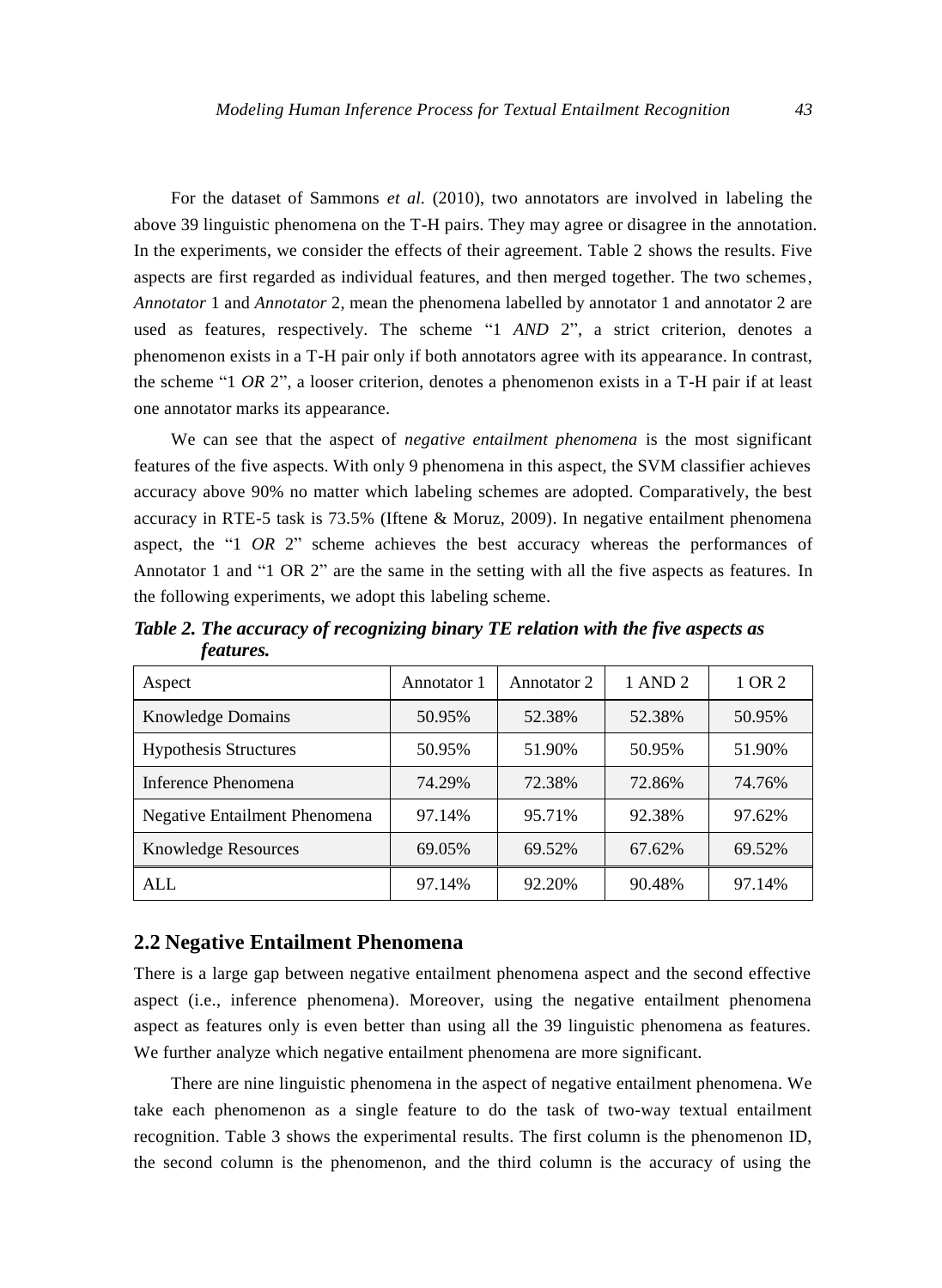phenomenon in the binary classification. Comparing with the best accuracy 97.62% shown in Table 2, the highest accuracy in Table 3 is 69.52%, when missing argument is adopted. Each phenomenon may be suitable for some T-H pairs, and consequently all negative entailment phenomena together achieve the best performance.

| Phenomenon<br>ID            | Negative entailment<br>Phenomenon | Accuracy |
|-----------------------------|-----------------------------------|----------|
| $\mathbf{\Omega}$           | Named Entity mismatch             | 60.95%   |
|                             | Numeric Quantity mismatch         | 54.76%   |
| $\mathcal{D}_{\mathcal{L}}$ | Disconnected argument             | 55.24%   |
| 3                           | Disconnected relation             | 57.62%   |
| 4                           | Exclusive argument                | 61.90%   |
| 5                           | Exclusive relation                | 56.67%   |
| 6                           | Missing modifier                  | 56.19%   |
|                             | Missing argument                  | 69.52%   |
| 8                           | Missing relation                  | 68.57%   |

*Table 3. Accuracy of recognizing TE relation with individual negative entailment phenomena.*

We consider all possible combinations of these 9 negative entailment phenomena, i.e.,  $C_1^9$ +...+  $C_9^9$  =511 feature settings, and use each feature setting to do the task of two-way entailment relation recognition by SVM classifiers. The notation  $C_n^m$  denotes a set of  $m!/((m-n)! \times n!)$  feature settings, each with *n* features. For the sake of paper space, we only list the best 4 results in each combination set  $C_n^m$  shown in Table 4. Each feature setting is denoted by a set of phenomenon IDs enclosed parentheses. The notations between combination sets  $C_1^9 \sim C_4^9$  and  $C_5^9 \sim C_8^9$  are a slight difference because of the table space. For clarification, we list the phenomena not involved in the combination sets  $C_5^9 \sim C_8^9$ . For example, the notation "- $(0,1,2,6)$ " equals to the notation " $(3,4,5,7,8)$ ", which means the feature setting is composed of disconnected relation (ID: 3), exclusive argument (ID: 4), exclusive relation (ID: 5), missing argument (ID: 7) and missing relation (ID: 8).

The model using all nine phenomena achieves the best accuracy of 97.62%. Examining the combination sets, we find phenomena IDs 3, 4, 5, 7 and 8 appear quite often in the top 4 feature settings of each combination set. In fact, this setting achieves an accuracy of 95.24%, which is the best performance in  $C_5^9$  combination set. On the one hand, adding more phenomena into (3, 4, 5, 7, 8) setting does not have much performance difference. On the other hand, removing some phenomena from (3, 4, 5, 7, 8) setting or adopting features rather than these phenomena decreases the performance. The best performance of using the feature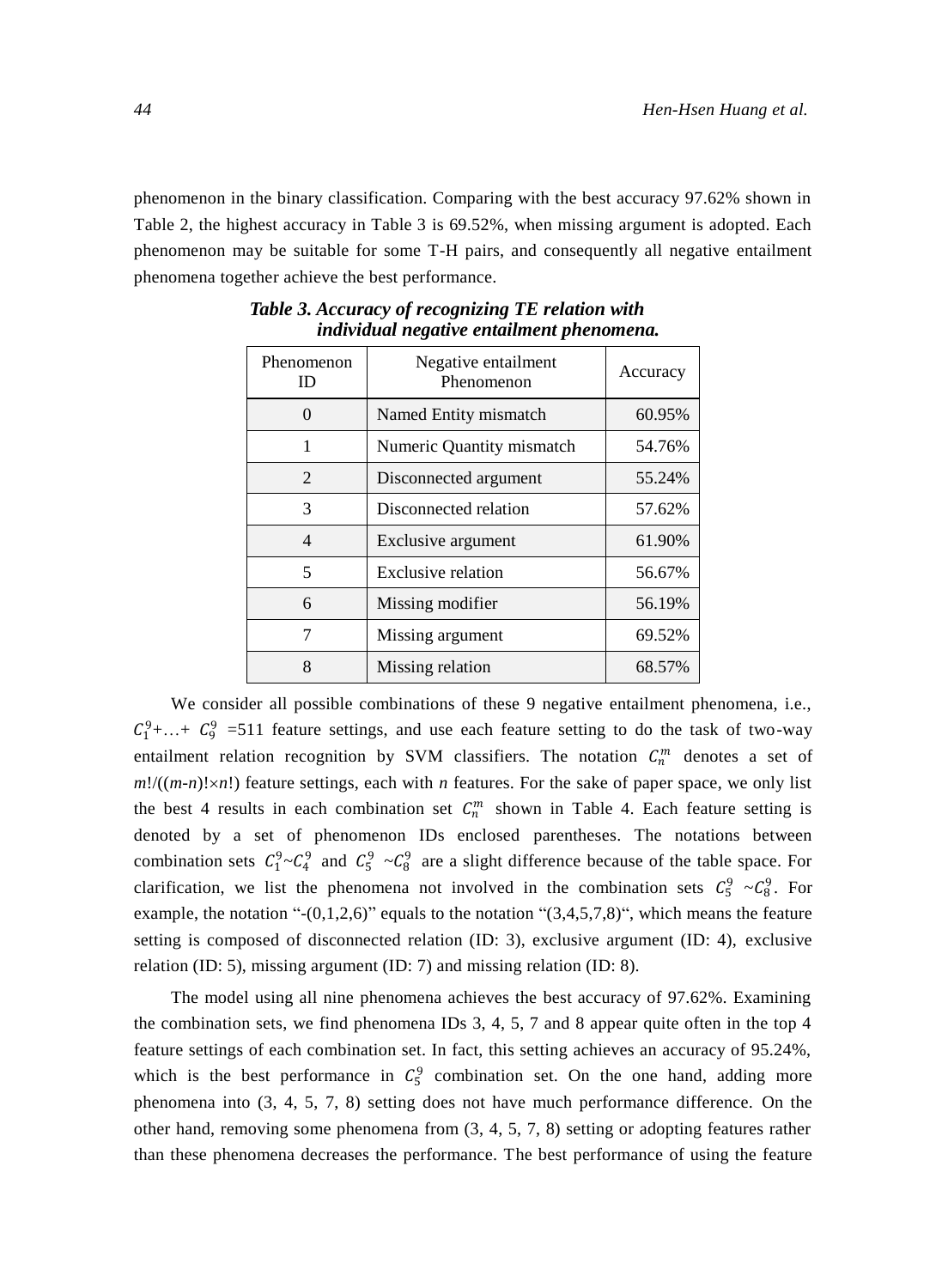setting  $(-(0,6))$ , i.e., only 7 phenomena, is the same as that of using all 9 phenomena shown in Table 2.

|           | $\mathcal{C}_8^9$ |          | $C_7^9$ |            | $C_6^9$ | $C_5^9$         |         |
|-----------|-------------------|----------|---------|------------|---------|-----------------|---------|
| $-(6)$    | 97.62%            | $-(0,6)$ | 97.62%  | $-(0,1,6)$ | 96.67%  | $-(0, 1, 2, 6)$ | 95.24%  |
| $-(0)$    | 97.62%            | $-(0,1)$ | 97.14%  | $-(0,2,6)$ | 96.19%  | $-(0,1,3,6)$    | 94.29%  |
| $-(1)$    | 97.14%            | $-(1,6)$ | 96.67%  | $-(0,1,2)$ | 96.19%  | $-(1,2,3,6)$    | 93.33%  |
| $-(2)$    | 96.67%            | $-(2,6)$ | 96.67%  | $-(1,2,6)$ | 95.71%  | $-(0,2,3,6)$    | 93.33%  |
| $C_4^9$   |                   |          | $C_3^9$ |            | $C_2^9$ |                 | $C_1^9$ |
| (4,5,7,8) |                   |          |         |            |         |                 |         |
|           | 92.38%            | (4,7,8)  | 88.57%  | (4,7)      | 79.52%  | (7)             | 69.52%  |
| (3,4,7,8) | 91.43%            | (3,4,7)  | 85.24%  | (7, 8)     | 79.05%  | (8)             | 68.57%  |
| (2,4,7,8) | 90.48%            | (0,7,8)  | 84.76%  | (4,8)      | 78.57%  | (4)             | 61.90%  |

*Table 4. Accuracy of combination of negative entailment phenomena.*

We follow Sammons *et al.*'s definitions (2010) and describe the five significant negative entailment phenomena (3, 4, 5, 7, 8) as follows.

- (a) **Disconnected Relation**: The arguments and the relations in H are all matched by counterparts in T. None of the arguments in T is connected to the matching relation.
- (b) **Exclusive Argument**: There is a relation common to both H and T, but one argument is matched in a way that makes H contradict T.
- (c) **Exclusive Relation**: There are two or more arguments in H that are also related in T, but by a relation that means H contradicting T.
- (d) **Missing Argument**: Entailment fails because an argument in H is not present in T, either explicitly or implicitly.
- (e) **Missing Relation**: Entailment fails because a relation in H is not present in T, either explicitly or implicitly.

The correlations between these five phenomena are shown in Table 5. Each row presents the T-H pairs which are labelled with the corresponding negative entailment phenomenon by the scheme "1 OR 2". Each column in each row denotes the percentage of the T-H pairs which are also labelled with another negative entailment phenomenon. For example, the number of the T-H pairs which are labelled with "Disconnected Relation" is 14, and 2 of the 14 T-H pairs are also labelled with "Missing Argument". Therefore, the column "Missing Argument" in the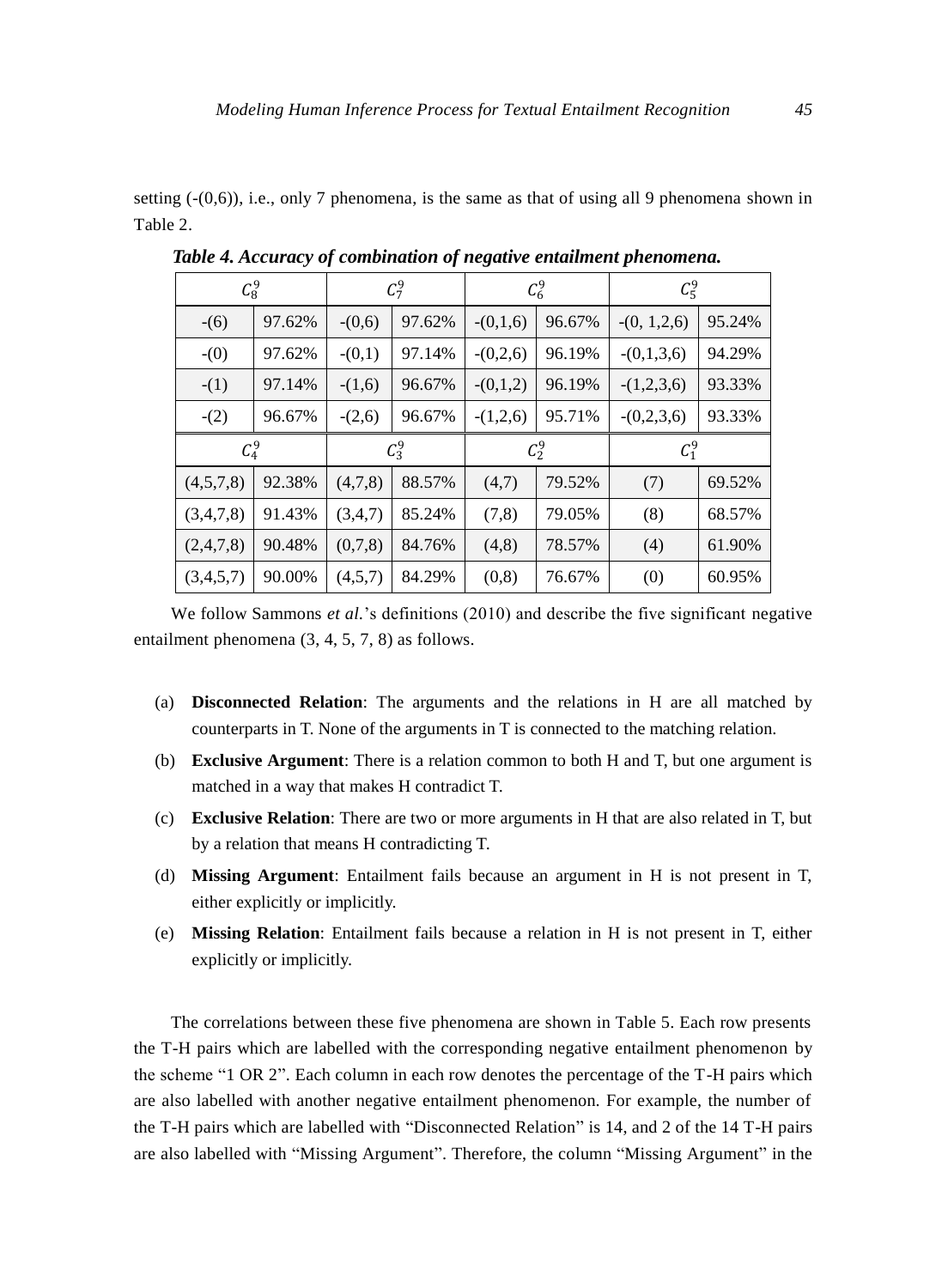row "Disconnected Relation" shows the number  $2/14 = 14.29\%$ . Table 5 shows the low correlations between most significant negative entailment phenomena. In other words, these phenomena are complementary.

|                          | Disconnected<br>Relation | Exclusive<br>Argument | Exclusive<br>Relation | Missing<br>Argument | Missing<br>Relation |
|--------------------------|--------------------------|-----------------------|-----------------------|---------------------|---------------------|
| Disconnected<br>Relation | 100.00%                  | $0.00\%$              | $0.00\%$              | 14.29%              | 42.86%              |
| Exclusive<br>Argument    | $0.00\%$                 | 100.00%               | 8.70%                 | 8.70%               | 8.70%               |
| Exclusive<br>Relation    | $0.00\%$                 | 16.67%                | 100.00%               | $0.00\%$            | 16.67%              |
| Missing<br>Argument      | 4.88%                    | 4.88%                 | $0.00\%$              | 100.00%             | 41.46%              |
| Missing<br>Relation      | 15.38%                   | 5.13%                 | 5.13%                 | 43.59%              | 100.00%             |
| Number of<br>Occurrences | 14                       | 23                    | 12                    | 41                  | 39                  |

*Table 5. Correlations between the five significant negative entailment phenomena.*

In the above experiments, we do all the analyses on the corpus annotated with linguistic phenomena by human. In some sense, we aim at knowing the ultimate performance of TE recognition systems embodying human knowledge in the inference. Of course, the human knowledge in the inference cannot be captured by TE recognition systems fully correctly. In the later experiments, we explore the five critical features, (3,4,5,7,8), and examine how the performance is achieved if they are extracted automatically.

#### **3. Negative Entailment Phenomena Extraction**

The experimental results in Section 2.2 show that disconnected relation, exclusive argument, exclusive relation, missing argument, and missing relation are significant. Our experiments show the combination of these five phenomena is even more powerful. Vanderwende *et al*. (2006) suggested some phenomena that are the clue to false entailments. To model the annotator's inference process, we must first determine the arguments and the relations existing in T and H, and then align the arguments and relations in H to the related ones in T. It is easy for human to find the important parts in a text description in the inference process, but it is challenging for a machine to determine what words are important and what are not, and to detect the boundary of arguments and relations. Moreover, two arguments (relations) of strong semantic relatedness is not always literal identical.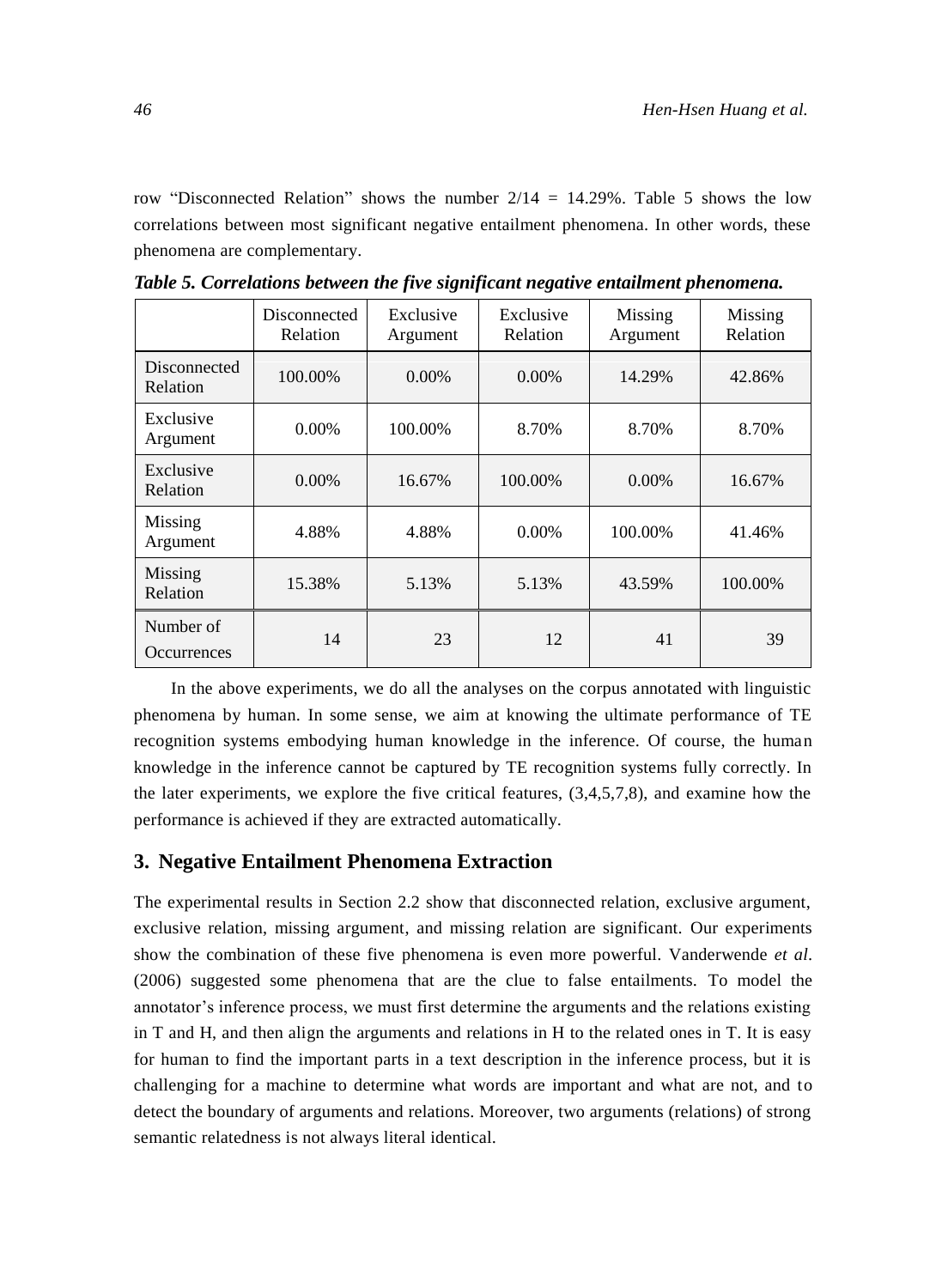In the following, two methods are proposed to extract the phenomena from T-H pairs automatically in Section 3.2 and Section 3.3. The pre-processing of the pairs is described in Section 3.1.

# **3.1 Preprocessing**

Before extraction, the English T-H pairs are pre-processed according to following considerations.

- (a) **Numerical Character Transformation**: All the numerical values are normalized to a single format. The fractional numbers and percentages are converted to real numbers.
- (b) **Stemming**: The stemming is performed to each word in the T-H pair with NLTK (Bird, 2002).
- (c) **Part-of-Speech Tagging**: Stanford Parser is performed to tagging each word in the T-H pair (Levy & Manning, 2003).
- (d) **Dependency Parsing**: Stanford Parser also generates the dependency pairs from T and H (de Marneffe *et al*., 2006). The results of dependency parsing contain crucial information for capturing negative entailment phenomena.

## **3.2 A Rule-Based Method**

Noun phrases are the fundamental elements for comparing the existences of entailment. Given a T-H pair, we first extract 4 sets of noun phrases based on their POS tags: {noun in H}, {named entity (nnp) in H}, {compound noun (cnn) in T}, and {compound noun (cnn) in H}. Then, we extract 2 sets of relations: {relation in  $H$ } and {relation in T}, where each relation in the sets is in a form of *Predicate*(*Argument1*, *Argument2*). Some typical examples of relations are *verb*(*subject*, *object*) for verb phrases, *neg*(*A*, *B*) for negations, *num*(*Noun*, *number*) for numeric modifier, and *tmod*(*C*, *temporal argument*) for temporal modifier. A predicate has only 2 arguments in this representation. Thus, a di-transitive verb is in terms of two relations.

Instead of measuring the relatedness of T-H pairs by comparing T and H on the predicate-argument structure (Wang & Zhang, 2009), our method tries to find the five negative entailment phenomena based on the similar representation. Each of the five negative entailment phenomena is extracted as follows according to their definitions. To reduce the error propagation which may be arisen from the parsing errors, we directly match those nouns and named entities appearing in H to the text in T. Furthermore, we introduce WordNet to align synonyms in H and T.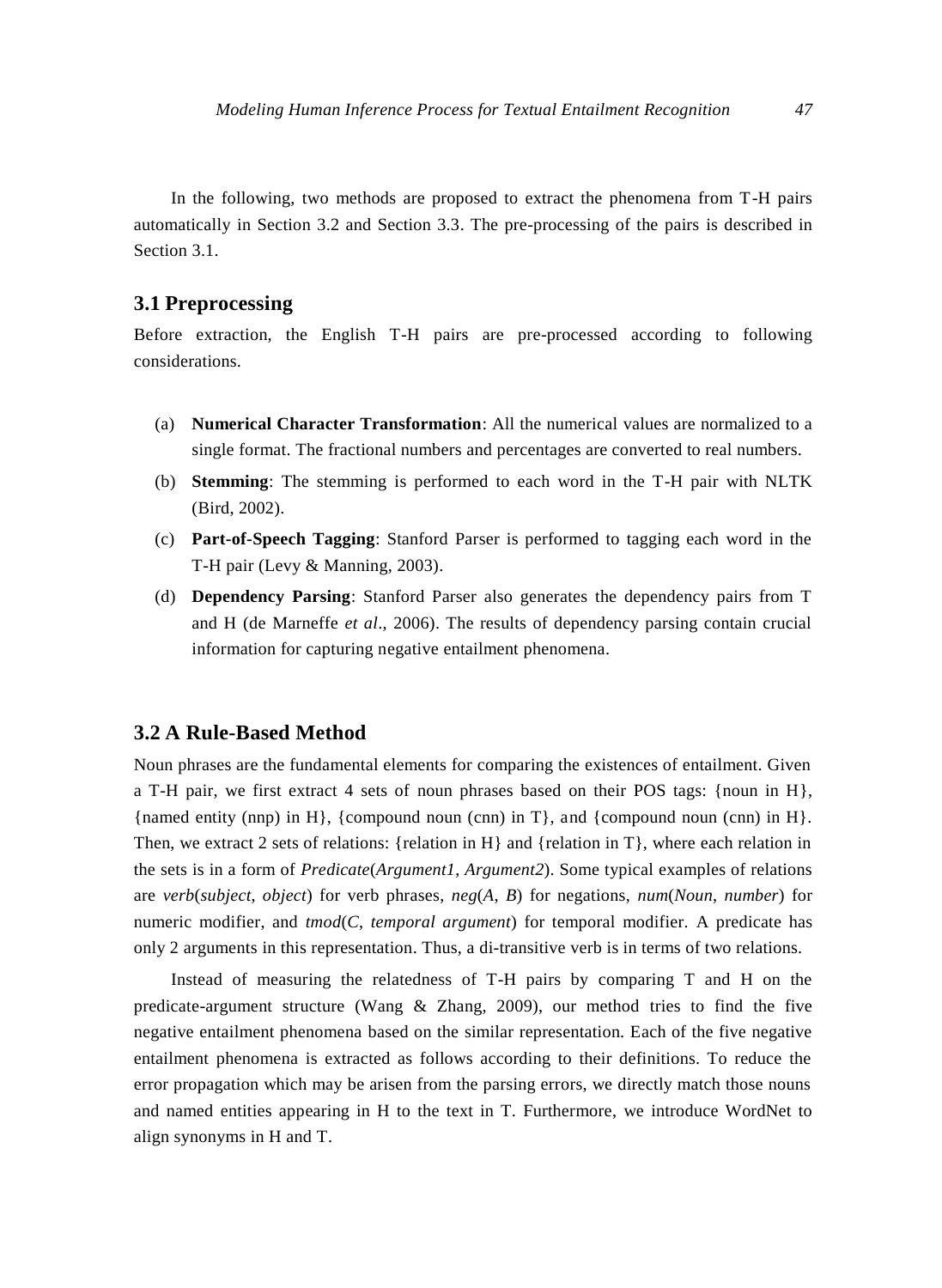- (a) **Disconnected Relation**: If (1) for each  $a \in \{\text{noun in H}\} \cup \{\text{nnp in H}\}$ , we can find  $a \in T$  too, and (2) for each  $r_1=h(a_1,a_2) \in \{relation{relation} \in H\}$ , we can find a relation  $r_2=h(a_3,a_4) \in \{$  relation in T $\}$  with the same header *h*, but with different arguments, i.e.,  $a_3 \neq a_1$  and  $a_4 \neq a_2$ , then we say the T-H pair has the "Disconnected" Relation" phenomenon.
- (b) **Exclusive Argument**: If there exist a relation  $r_1=h(a_1,a_2) \in \{relation{irl}, and a$ relation  $r_2=h(a_3,a_4) \in \{$  relation in T $\}$  where both relations have the same header *h*, but either the pair  $(a_1,a_3)$  or the pair  $(a_2,a_4)$  is an antonym by looking up WordNet, then we say the T-H pair has the "Exclusive Argument" phenomenon.
- (c) **Exclusive Relation**: If there exist a relation  $r_1=h_1(a_1,a_2)\in\{$  relation in T $\}$ , and a relation  $r_2=h_2(a_1,a_2) \in \{$  relation in H} where both relations have the same arguments, but  $h_1$  and  $h_2$  have the opposite meanings by consulting WordNet, then we say that the T-H pair has the "Exclusive Relation" phenomenon.
- (d) **Missing Argument**: For each argument  $a_1 \in \{$  noun in H $\} \cup \{$  nnp in H $\} \cup \{$  cnn in H $\}$ , if there does not exist an argument  $a_2 \in T$  such that  $a_1 = a_2$ , then we say that the T-H pair has "Missing Argument" phenomenon.
- (e) **Missing Relation**: For each relation  $r_1=h_1(a_1,a_2) \in \{$  relation in H $\}$ , if there does not exist a relation  $r_2=h_2(a_3,a_4)$  = {relation in T} such that  $h_1=h_2$ , then we say that the T-H pair has "Missing Relation" phenomenon.

### **3.3 A Machine Learning Method**

We aim at finding meta-features to describe the characteristic of negative entailment phenomena, and use them for classification. We analyse the dependencies in a T-H pair with Stanford dependency parser (de Marneffe *et al*., 2006) and derive two dependency sets DT and DH for T and H, respectively, where a dependency  $gr(g,d)$  is in terms of a binary grammatical relation *gr* between a governor *g* and a dependent *d*. We further define the following three multisets to capture the relationships between T and H:

- (a) {H only } = { $gr|gr(g,d) \in D_H$ - $(D_T \cap D_H)$  }
- (b) {Partially identical in governor}={ $gr|gr(g,d_1) \in D_T$ ,  $gr(g,d_2) \in D_H$ ,  $d_1 \neq d_2$ }
- (c) {Partially identical in dependent}={ $gr|gr(g_1,d) \in D_T$ ,  $gr(g_2,d) \in D_H$ ,  $g_1 \neq g_2$ }

A T-H pair is represented as a feature vector  $(V(a), V(b), V(c))$ , where the dimensions of the three vectors  $V(a)$ ,  $V(b)$ , and  $V(c)$  are the number of grammatical relations in the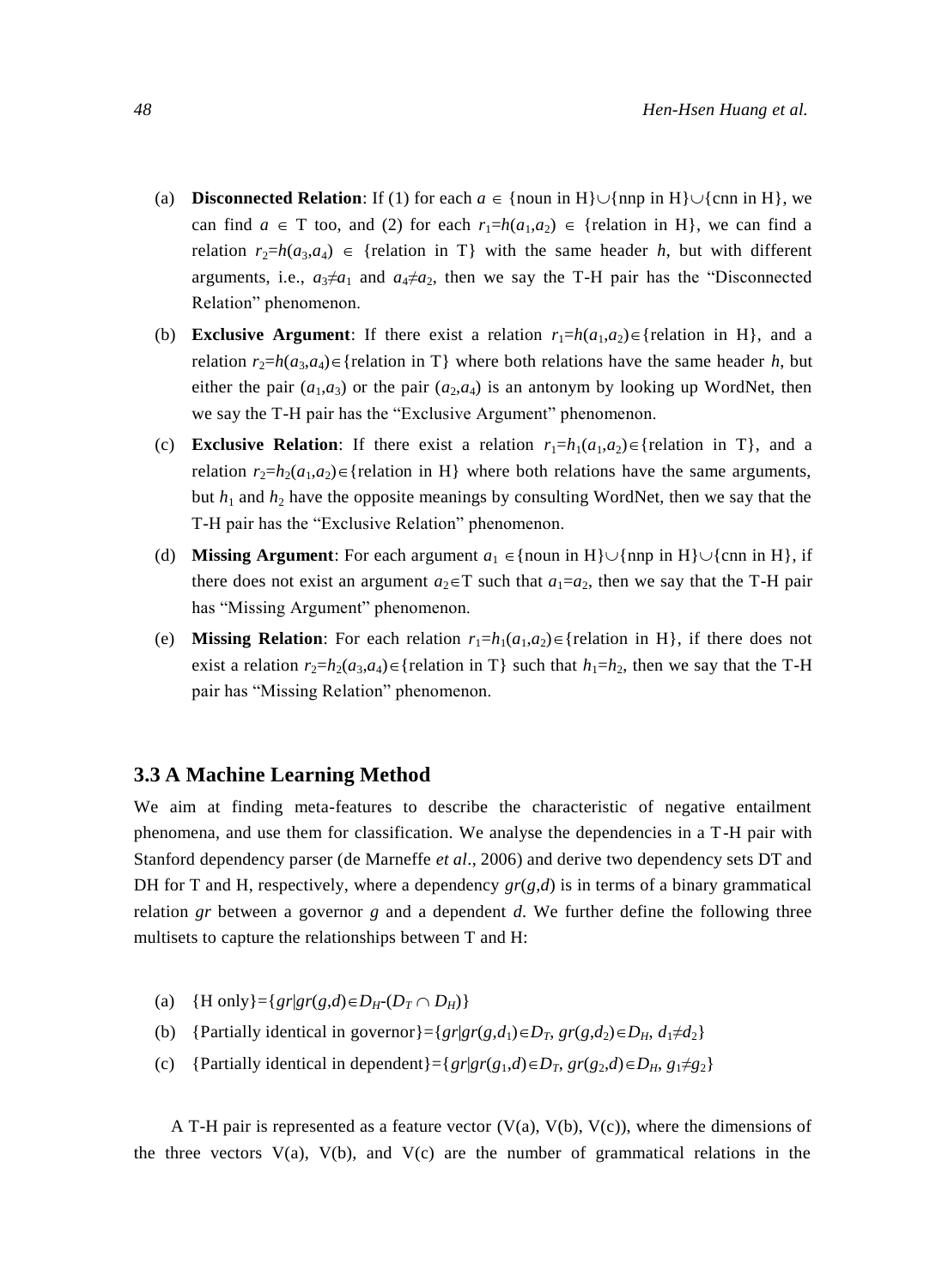dependency parser. The weights of each grammatical relation *gr* in V(a), V(b), and V(c) are the number of *gr* appearing in the multisets  $\{H \text{ only } \}$ ,  $\{ \text{Identical in governor only } \}$  and {Identical in dependent only}, respectively. The SVM classifier with the RBF kernel is adopted to develop classifiers with the parameters (cost and gamma) tuned by grid search and evaluated with 10-fold cross validation.

#### **3.4 Experiments and Discussion**

The following two datasets are used in English TE recognition experiments.

- (a) 210 pairs from part of RTE-5 test set: The 210 T-H pairs are annotated with the linguistic phenomena by human annotators in the work of Mark Sammons *et al* (2010). They are selected from the 600 pairs in RTE-5 test set, including 51% ENTAILMENT and 49% NO ENTAILMENT.
- (b) 600 pairs of RTE-5 test set: The original RTE-5 test set, including 50% ENTAILMENT and 50% NO ENTAILMENT.

Table 6 shows the performances of the negative entailment phenomena detection by rule-based and machine-learning methods. The performances of rule-based model are especially poor. The major challenge is to identify the arguments in T-H pairs. (S3) shows an instance. The correct arguments of H in (S3) are "Fifth Amendment right" and "driving license", but the arguments captured by our method are "Fifth Amendment" and "license". The issue can be improved with a better dependency parser.

- (S3) **T**: "There is a rational basis to distinguish between people driving cars and semi trucks," Jambois said. "All I would say is I think he has an uphill battle." The lawsuit says the truckers' **Fifth** and Fourteenth **amendment rights** are being violated because there is no way for them to apply for an occupational license. Mutschler said the state is taking away the truckers' right to drive a truck for a living. He said he will argue that while **driving** is a privilege, once a person has a **license** for work, it becomes a right.
	- **H**: **Fifth Amendment right** is about **driving license**.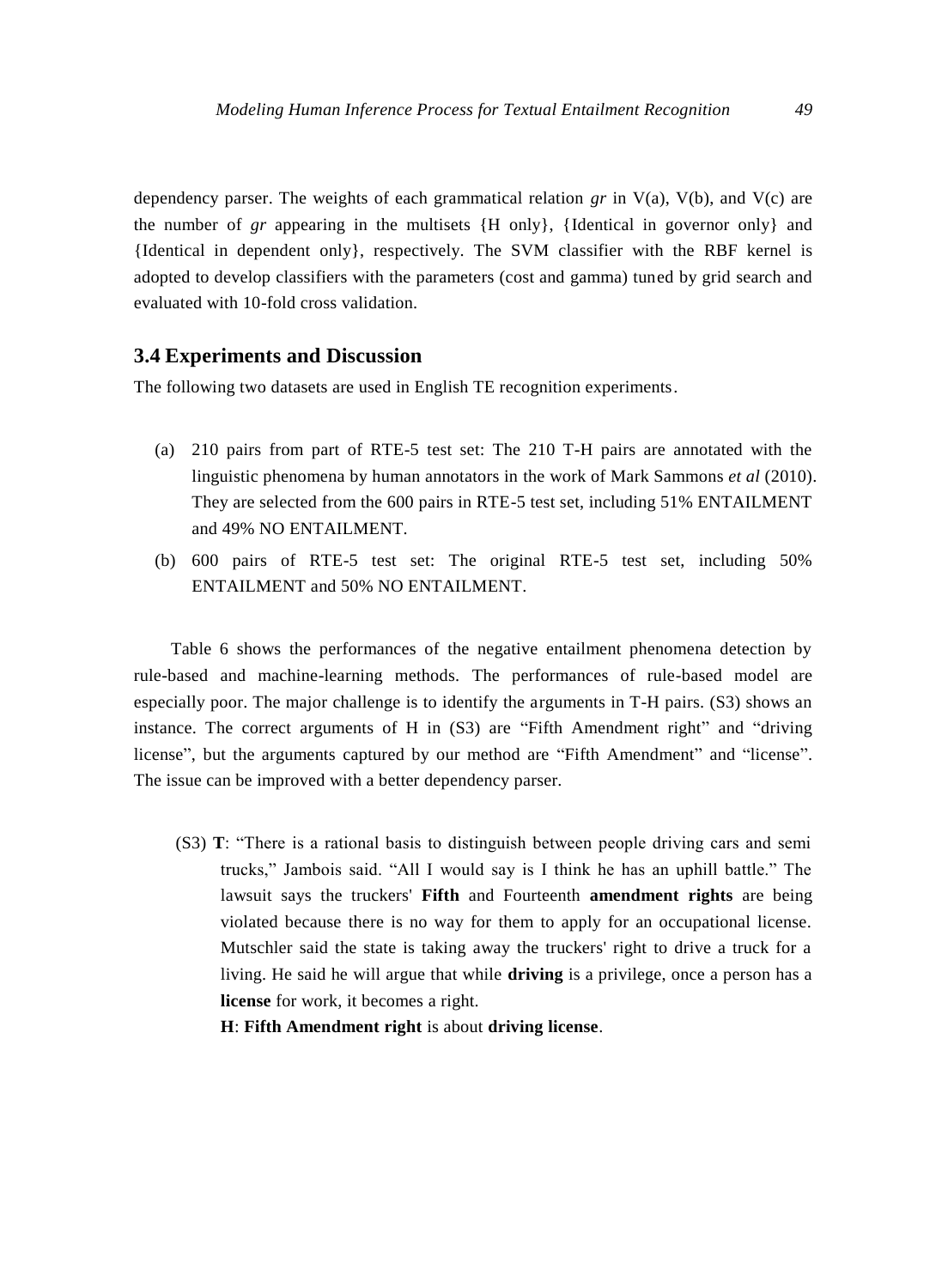| Aspect                    | Rule-based |         |         | Learning-based |          |         |  |
|---------------------------|------------|---------|---------|----------------|----------|---------|--|
|                           | $P(\% )$   | $R(\%)$ | $F(\%)$ | $P(\% )$       | $R(\% )$ | $F(\%)$ |  |
| Disconnected Relation     | 9.52       | 28.57   | 14.28   | 15.91          | 100.00   | 27.45   |  |
| <b>Exclusive Argument</b> | 12.94      | 47.83   | 20.37   | 15.49          | 95.65    | 26.66   |  |
| <b>Exclusive Relation</b> | 5.71       | 33.33   | 9.75    | 10.43          | 100.00   | 18.89   |  |
| Missing Argument          | 32.11      | 37.81   | 34.72   | 38.46          | 97.56    | 55.17   |  |
| <b>Missing Relation</b>   | 23.08      | 61.54   | 33.57   | 32.23          | 100.00   | 48.75   |  |
| Average                   | 16.67      | 41.82   | 22.54   | 22.50          | 98.64    | 35.38   |  |

*Table 6. Performance of negative entailment phenomena detection. Reported in Precision (P), Recall (R), and F-Score (F).*

Although the rule-based method is poorly-performed, and the machined learning method is not so good at precision and F-Score, the resulting models for TE recognition achieve decent performances. These interesting results are depicted in Table 7. The "Human-annotated" column shows the performance achieved by using the phenomena annotated by human. Using "Human-annotated" phenomena can be seen as the upper-bound of the experiments. In data set (a), the performance of using all the 5 phenomena as features by the machine learning method (M2) is better than that of using the rule-based method (M1). However, the results are reverse in data set (b). This may be because data set (b) contains some cases that cannot be recognized by the model trained from the T-H pairs annotated by human. On the other hand, the rule-based method is implemented directly from the definitions, which is more robust.

Though the performance of using the phenomena extracted automatically by machine is not comparable to that of using the human annotated ones, the accuracy achieved by using only 5 features (59.17%) is just a little lower than the average accuracy of all runs in RTE-5 formal runs (60.36%) (Bentivogli *et al*., 2009). It shows that the significant phenomena are really effective in dealing entailment recognition even though the phenomena detector is extremely simple. If we can improve the performance of the automatic phenomena detection algorithm, it may make a great progress on the textual entailment.

So far the experiments are two-stage classification. In the first stage, we perform the rule-based or the learning-based model to extract the five negative entailment phenomena. And then, the presences of the five phenomena are used as binary features to recognize the TE in the second stage. In this perspective, the features used for phenomena extraction in Section 3.3 are the *meta-features* of M2. In order to understand the impact of error-propagation, we train a one-stage TE recognizer, M3, by using the meta-features of M2 as features directly. Table 8 compares M1, M2, and M3. The models M2 and M3 do the TE recognition according to the same information, but the two-stage classifier M2 slightly outperforms M3. This result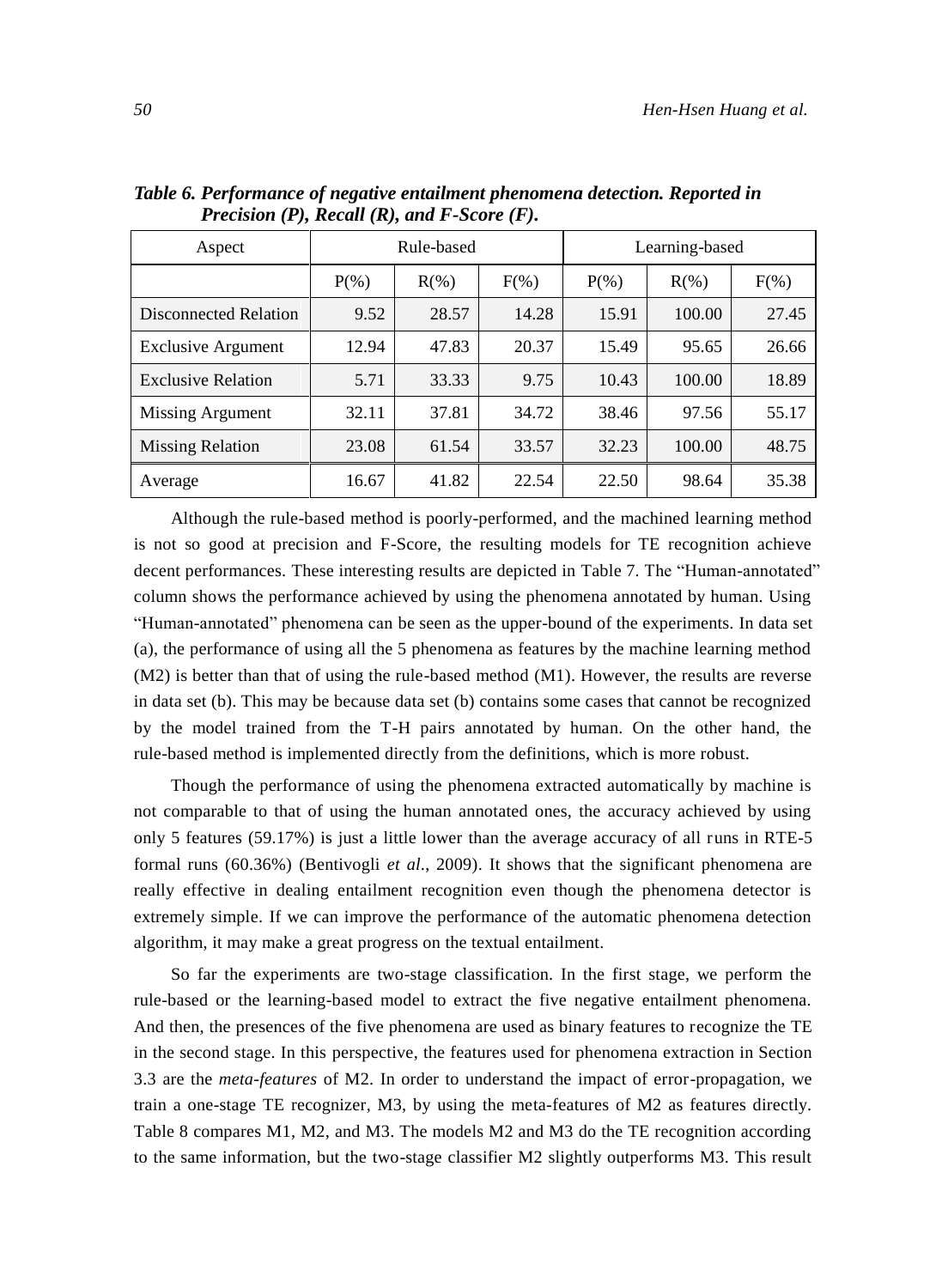suggests that the concept of negative entailment phenomena is useful for TE recognition.

|                              |                        | Dataset (a): $210 \text{ pairs}$ | Dataset (b): 600 pairs |                        |                            |
|------------------------------|------------------------|----------------------------------|------------------------|------------------------|----------------------------|
|                              | Rule-<br>based<br>(M1) | Learning-<br>based<br>(M2)       | Human-<br>annotated    | Rule-<br>based<br>(M1) | Learning-<br>based<br>(M2) |
| <b>Disconnected Relation</b> | 50.95%                 | 54.76%                           | 57.62%                 | 54.17%                 | 51.17%                     |
| <b>Exclusive Argument</b>    | 50.95%                 | 50.95%                           | 61.90%                 | 55.67%                 | 51.83%                     |
| <b>Exclusive Relation</b>    | 50.95%                 | 52.38%                           | 56.67%                 | 51.33%                 | 50.67%                     |
| Missing Argument             | 53.81%                 | 57.62%                           | 69.52%                 | 56.17%                 | 57.33%                     |
| <b>Missing Relation</b>      | 50.95%                 | 50.95%                           | 68.57%                 | 52.83%                 | 55.17%                     |
| A11                          | 52.38%                 | 60.00%                           | 95.24%                 | 59.17%                 | 57.83%                     |

*Table 7. Accuracy of textual entailment recognition using the extracted phenomena as features.*

*Table 8. Accuracies of two-stage and one-stage classification.*

| Stages of<br>Classification | Model          | <b>Feature Source</b> | Dataset (a):<br>210 pairs | Dataset (b):<br>600 pairs |
|-----------------------------|----------------|-----------------------|---------------------------|---------------------------|
| Two-Stage                   | M1             | Rule-based            | 52.38%                    | 59.17%                    |
|                             | M <sub>2</sub> | Machine learning      | 60.00%                    | 57.83%                    |
| One-Stage                   | M3             | Meta-features of M2   | 56.19%                    | 57.00%                    |

## **4. Negative Entailment Phenomena in Chinese RITE Dataset**

To make sure if negative entailment phenomena exist in other languages, we apply the methodologies in Sections 2 and 3 to the dataset of RITE-1 BC-CT task in NTCIR-9. This dataset contains total 900 traditional Chinese T-H pairs, including 50% ENTAILMENT and 50% NO ENTAILMENT. We annotate all the nine negative entailment phenomena on Chinese T-H pairs according to the definitions by Sammons *et al* (2010) and analyze the effects of various combinations of the phenomena on the new annotated Chinese data. To avoid the influence from the actual entailment label (ENTAILMENT/NO ENTAILMENT), annotators can only see the part of T and H.

Table 9 shows the performances of TE recognition in Chinese with the human knowledge. The interpretation of this table is the same as that of Table 4. The accuracy of using all the nine phenomena as features (i.e.,  $C_9^9$  setting) is 91.11%. It shows the same tendency as the analyses on English data. The significant negative entailment phenomena on Chinese data, i.e.,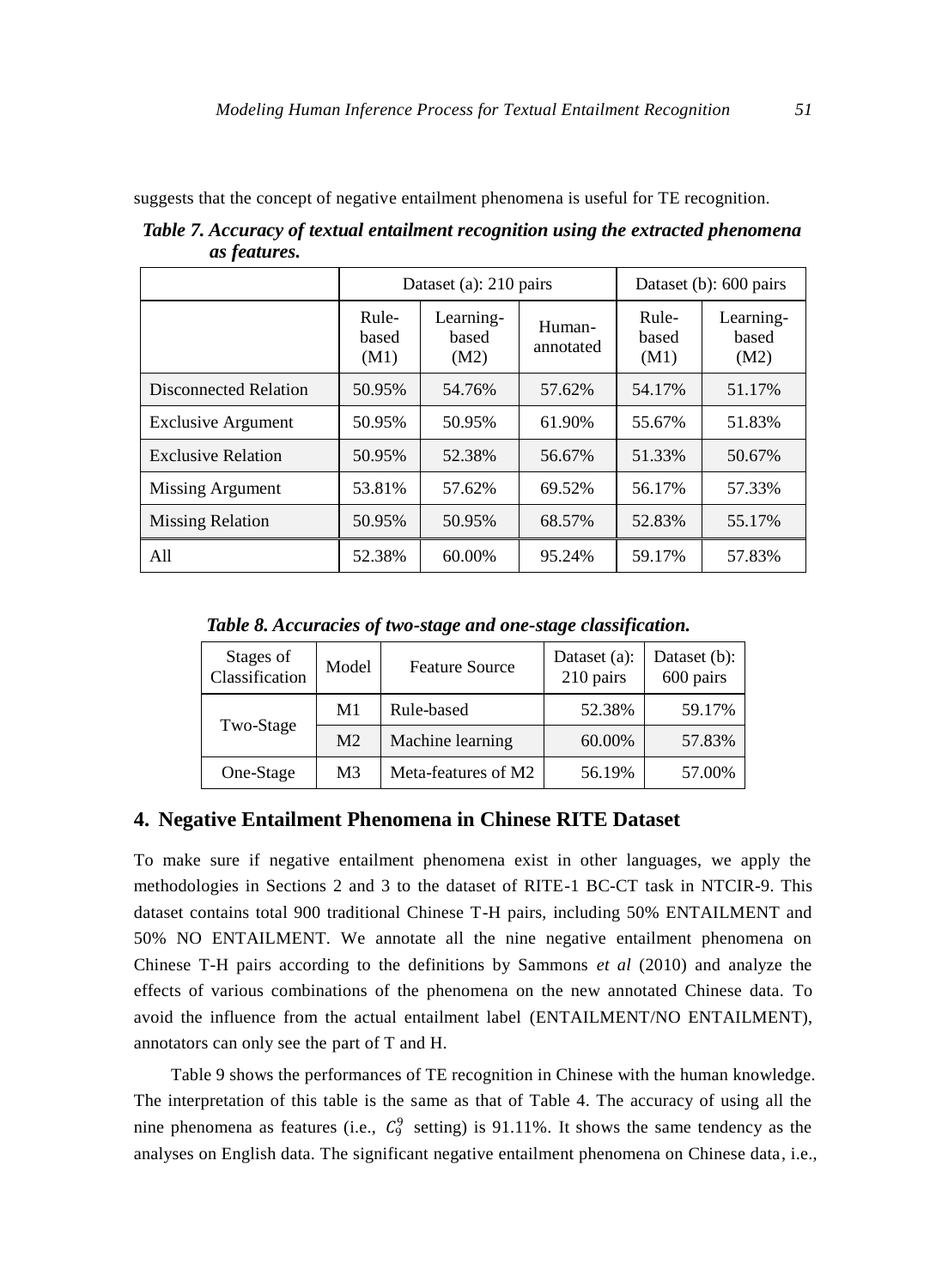(3,4,5,7,8), are the same as those on English data. Besides, we can use only six phenomena to achieve the same performance as using all nine phenomena as features. Furthermore, we also classify the entailment relation by the phenomena extracted automatically by the rule-based method. The process is similar to those of English text described in Section 3.1 and Section 3.2, while Additional effort of processing is required for Chinese text. We segmented Chinese words with Stanford word segmenter (Chang *et al*., 2008) and performed Chinese dependency parsing using Stanford parser and the CNP parser (Chen *et al*., 2009). We extract two sets of negative entailment phenomena according to the parsing results of Stanford parser and CNP parser separately. Both sets are used as independent features to achieve a better performance.

|           | $\mathcal{C}_8^9$ |          | $C_7^9$ |            | $\mathcal{C}_6^9$ | $C_5^9$      |        |
|-----------|-------------------|----------|---------|------------|-------------------|--------------|--------|
| $-(1)$    | 91.11%            | $-(1,6)$ | 91.11%  | $-(1,2,6)$ | 91.11%            | $-(0,1,2,6)$ | 90.78% |
| $-(2)$    | 91.11%            | $-(1,2)$ | 91.11%  | $-(0,1,2)$ | 90.78%            | $-(1,2,3,6)$ | 89.67% |
| $-(6)$    | 91.11%            | $-(2,6)$ | 91.11%  | $-(0,1,6)$ | 90.78%            | $-(1,2,6,8)$ | 89.33% |
| $-(0)$    | 90.78%            | $-(0,1)$ | 90.78%  | $-(0,2,6)$ | 90.78%            | $-(0,2,4,6)$ | 89.22% |
| $C_4^9$   |                   | $C_3^9$  |         | $C_2^9$    |                   | $C_1^9$      |        |
| (3,4,5,7) | 89.00%            | (3,5,7)  | 86.11%  | (3,7)      | 80.67%            | (7)          | 74.89% |
| (3,5,7,8) | 87.89%            | (4,5,7)  | 84.78%  | (5,7)      | 80.22%            | (8)          | 67.89% |
| (0,4,5,7) | 87.89%            | (0,5,7)  | 84.67%  | (4,7)      | 79.44%            | (0)          | 56.89% |
| (1,3,5,7) | 87.44%            | (2,5,7)  | 83.89%  | (0,7)      | 79.33%            | (4)          | 56.67% |

*Table 9. Accuracy of combination of negative entailment phenomena on Chinese data.*

The rule-based method obtains a similar result of TE recognition in Chinese. The accuracy achieved by using the five automatically extracted phenomena as features is 57.11%, and the average accuracy of all runs in NTCIR-9 RITE task is 59.36% (Shima *et al*., 2011). Compared to other methods using a lot of features, only 12 binary features are used in our method.

## **5. Conclusion**

In this paper we conclude that the negative entailment phenomena have a great effect in dealing with TE recognition. The systems with human annotated knowledge achieve very good performance. Experimental results show that not only can it be applied to the English TE problem, but also has the similar effect on the Chinese TE recognition. To automatically capture the negative entailment phenomena in the text, we propose the phenomenon extraction algorithms with the rule-based and the learning-based approaches. Though the automatic extraction of the negative entailment phenomena still needs a lot of efforts, it gives us a new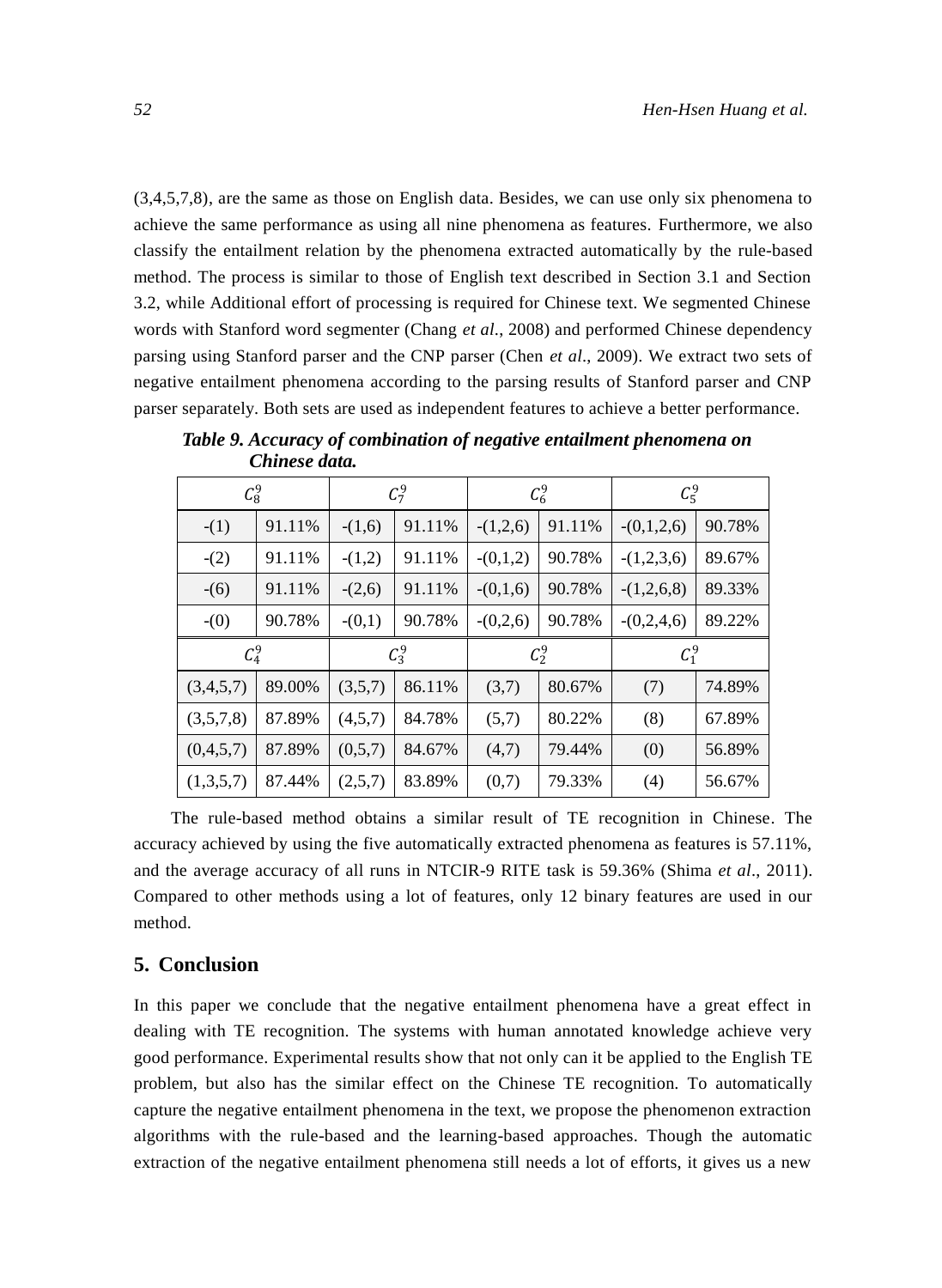direction to deal with the TE problem. The fundamental issues such as determining the boundary of the arguments and the relations, finding the implicit arguments and relations, verifying the antonyms of argument and relations, and determining their alignments need to be further examined to extract correct negative entailment phenomena. Besides, multi-class TE recognition will be explored in the future.

#### **Reference**

- Androutsopoulos, I. & Malakasiotis, P. (2010). A Survey of Paraphrasing and Textual Entailment Methods. *Journal of Artificial Intelligence Research, 38*, 135-187.
- Bentivogli, L., Clark, P., Dagan, I., Dang, H. T., & Giampiccolo, D. (2011). The seventh PASCAL recognizing textual entailment challenge. In *Proceedings of the 2011 Text Analysis Conference* (*TAC 2011*), Gaithersburg, Maryland, USA.
- Bentivogli, L., Dagan, I., Dang, H. T., Giampiccolo, D., & Magnini, B. (2009). The fifth PASCAL recognizing textual entailment challenge. In *Proceedings of the 2009 Text Analysis Conference* (*TAC 2009*), Gaithersburg, Maryland, USA.
- Bird, S. (2006). NLTK: the natural language toolkit. In *Proceedings of the 21st International Conference on Computational Linguistics and 44th Annual Meeting of the Association for Computational Linguistics (COLING-ACL 2006)*, 69-72.
- Chang, P.-C., Galley, M., & Manning, C. (2008). Optimizing Chinese Word Segmentation for Machine Translation Performance. In *Proceedings of the Third Workshop on Statistical Machine Translation* (*StatMT '08*), 224-232.
- Chang, C.-C. & Lin, C.-J. (2011). LIBSVM: a Library for Support Vector Machines. *ACM Transactions on Intelligent Systems and Technology*, 2:27:1-27:27. Software available at http://www.csie.ntu.edu.tw/~cjlin/libsvm.
- Chen, W., Kazama, J., Uchimoto, K., & Torisawa, K. (2009). Improving Dependency Parsing with Subtrees from Auto-Parsed Data. In *Proceedings of the 2009 Conference on Empirical Methods in Natural Language Processing* (*EMNLP2009*), 570-579, Singapore.
- Dagan, I., Glickman, O., & Magnini, B. (2006). The PASCAL Recognising Textual Entailment Challenge. *Lecture Notes in Computer Science*, 3944:177-190.
- de Marneffe, M.-C., MacCartney, B., & Manning, C. D. (2006). Generating typed dependency parses from phrase structure parses. In *Proceedings of the Fifth International Conference on Language Resources and Evaluation* (*LREC 2006*), 449-454.
- Iftene, A. & Moruz, M. A. (2009). UAIC Participation at RTE5. In *Proceedings of the 2009 Text Analysis Conference* (*TAC 2009*), Gaithersburg, Maryland, USA.
- Levy, R. & Manning, C. D. (2003). Is it harder to parse Chinese, or the Chinese Treebank? In *Proceedings of the 41st Annual Meeting on Association for Computational Linguistics* (*ACL 2003*), 439-446.